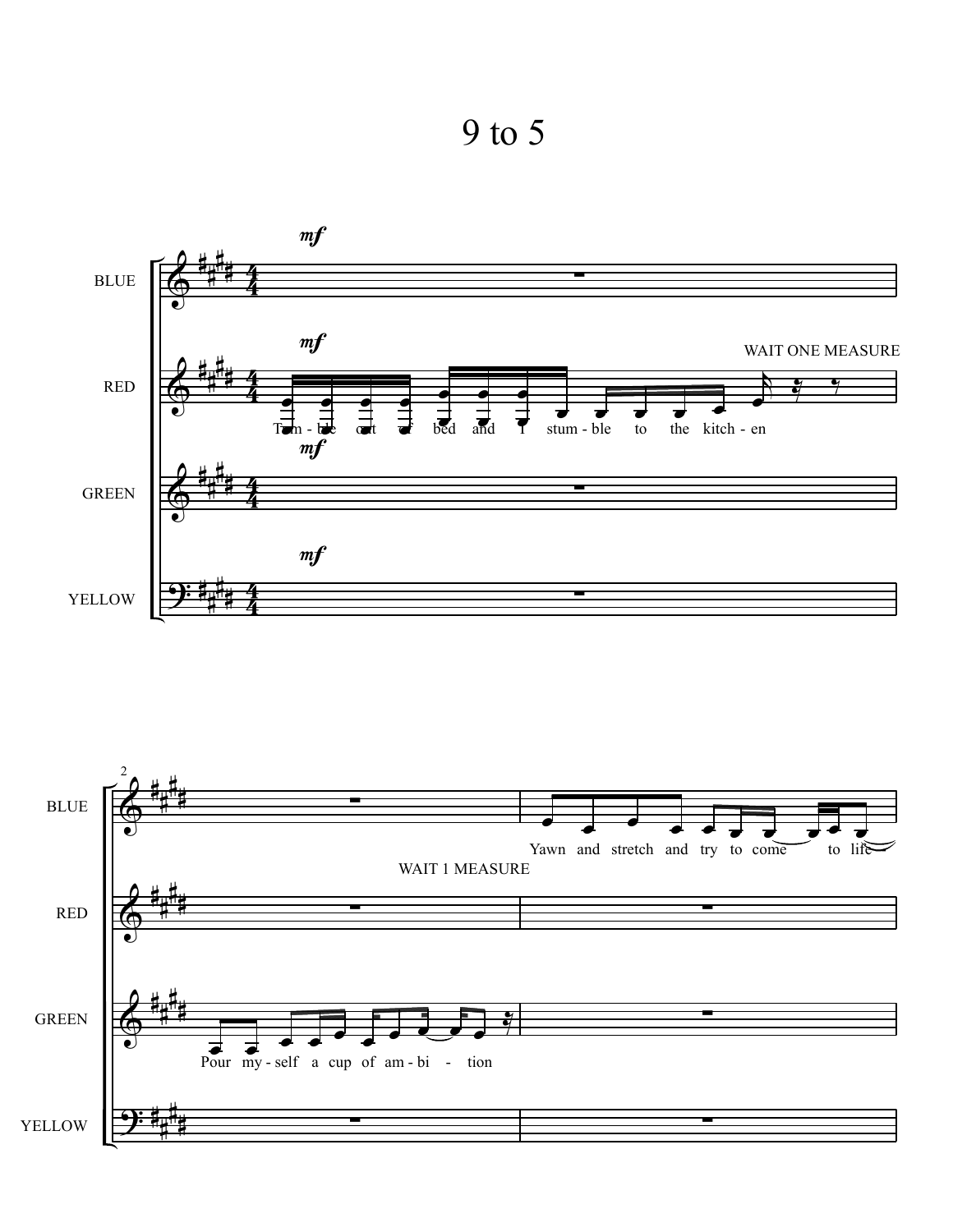

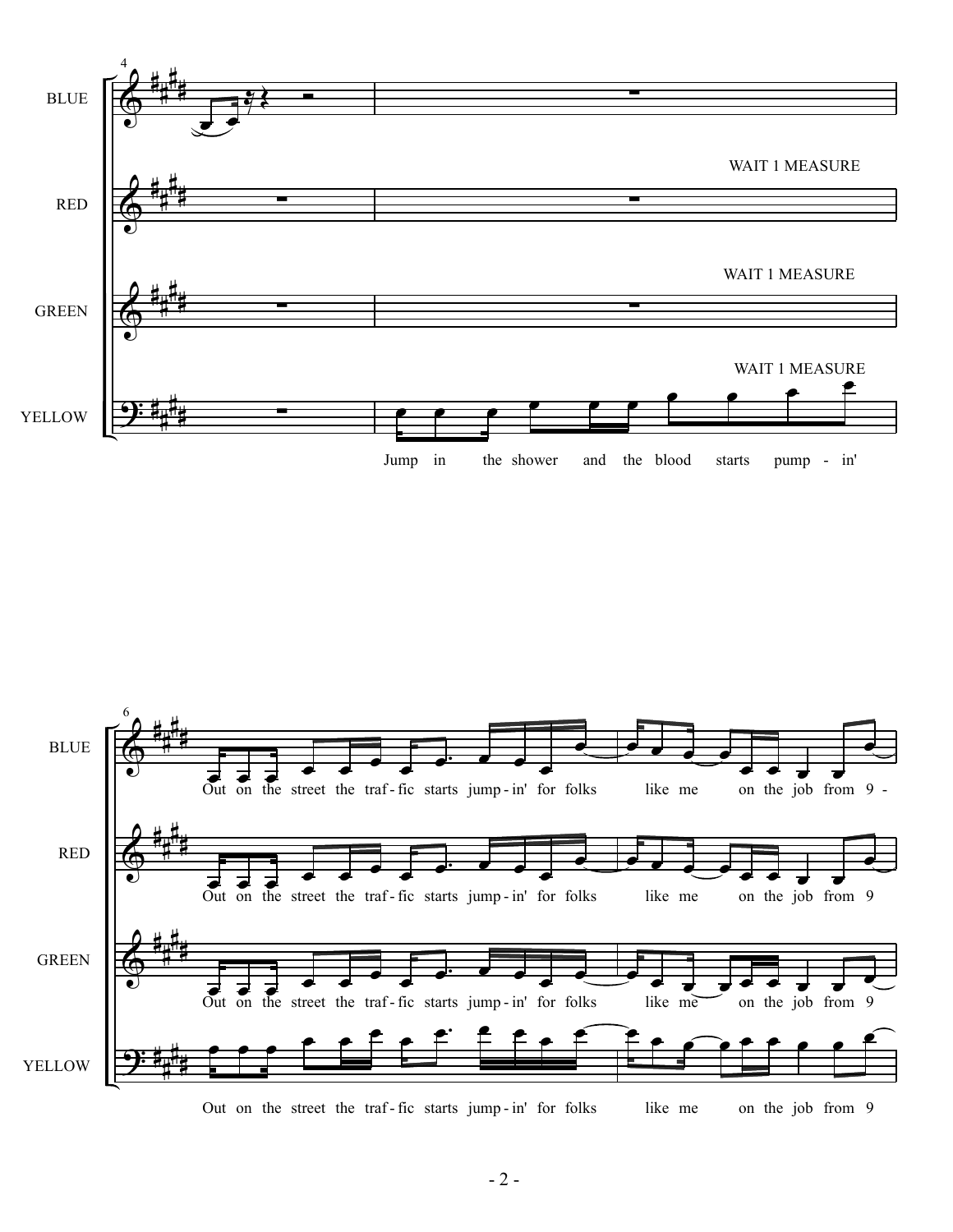

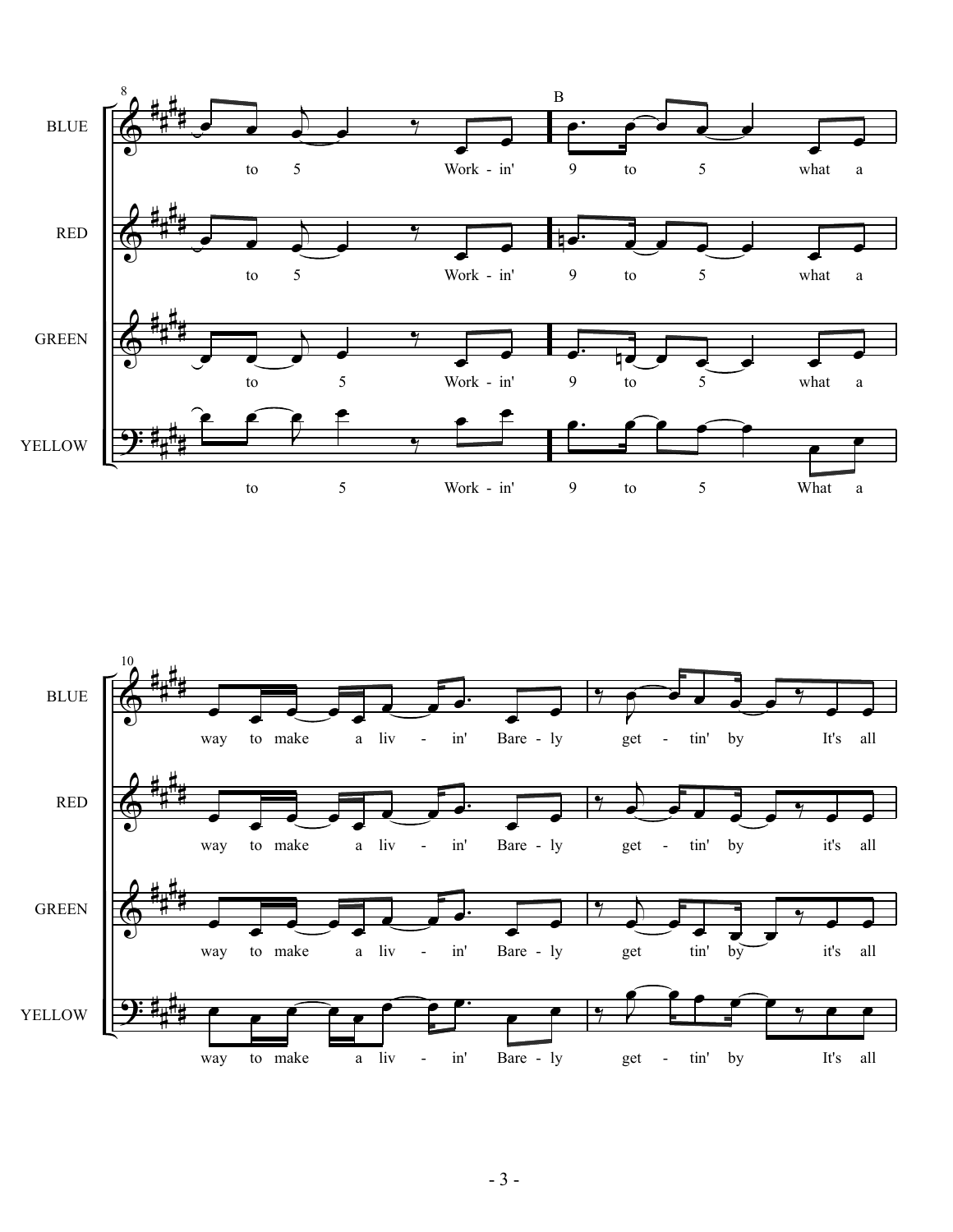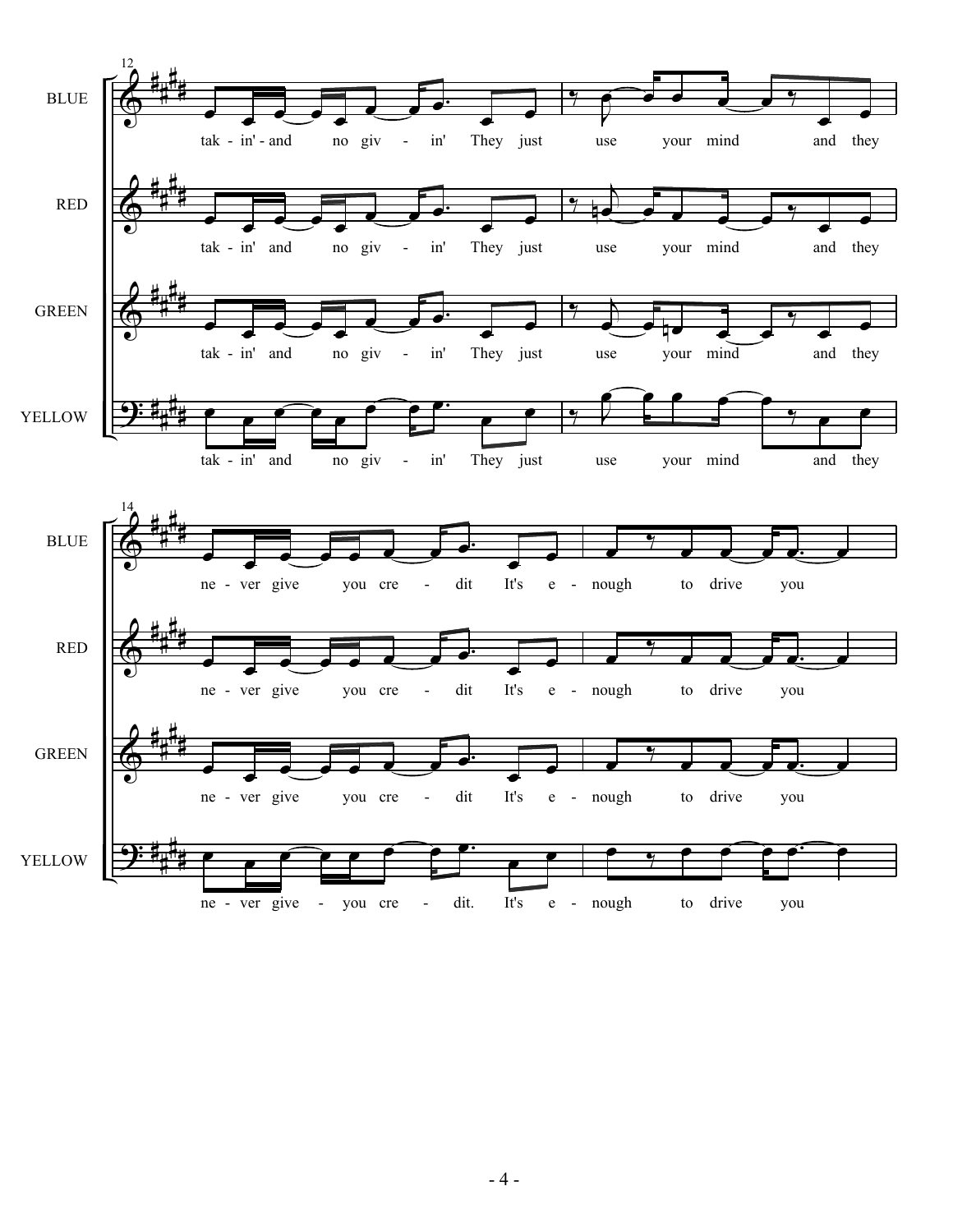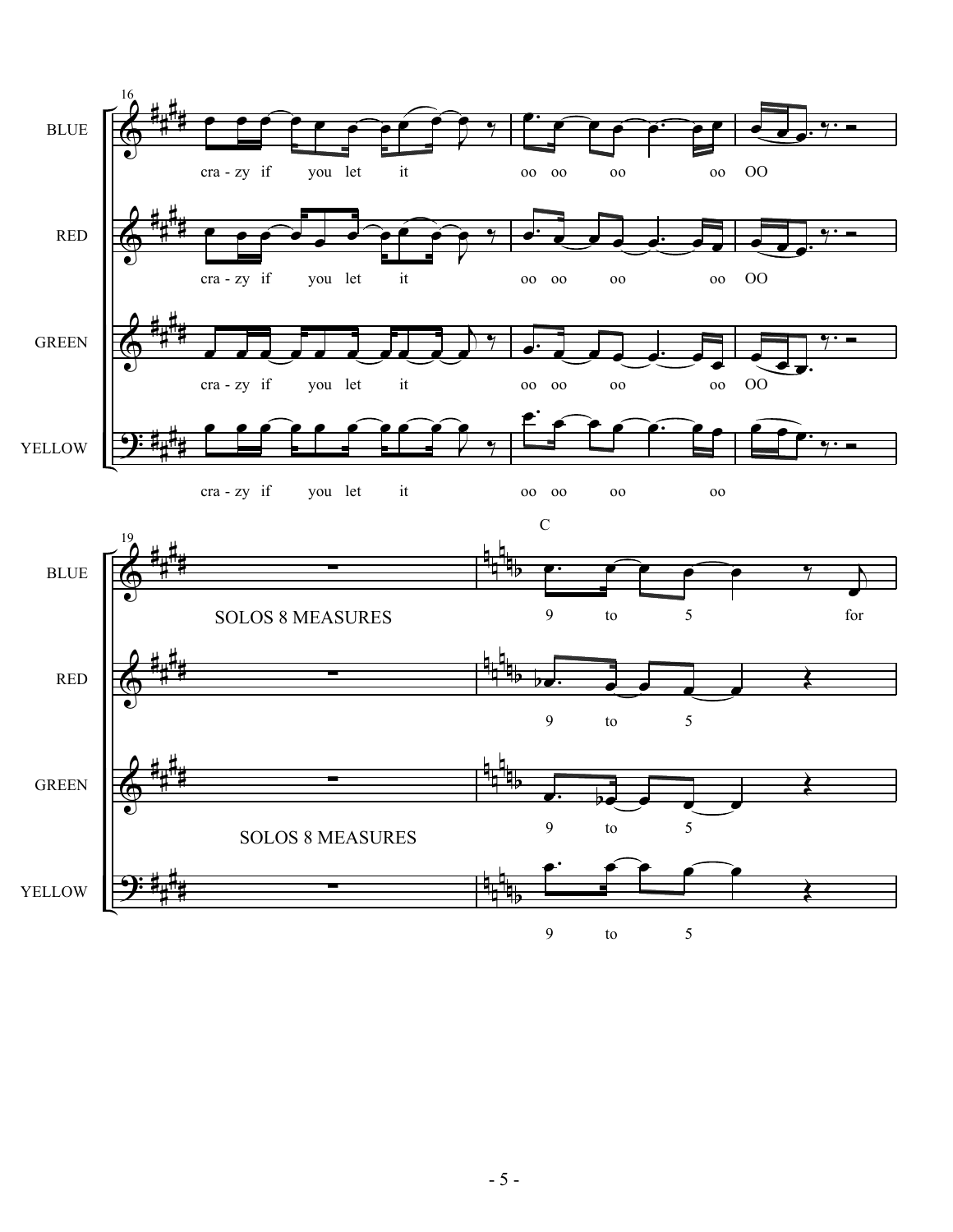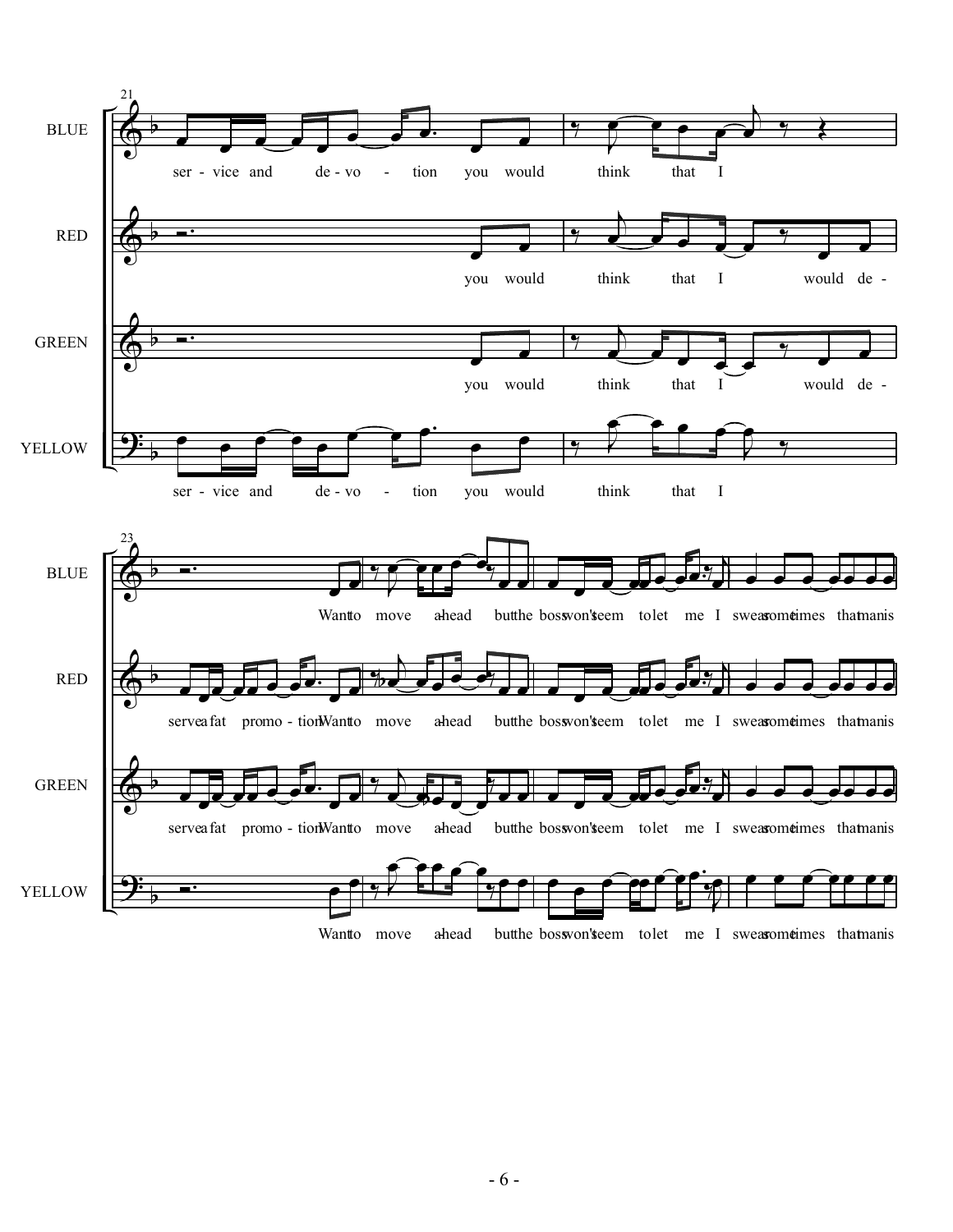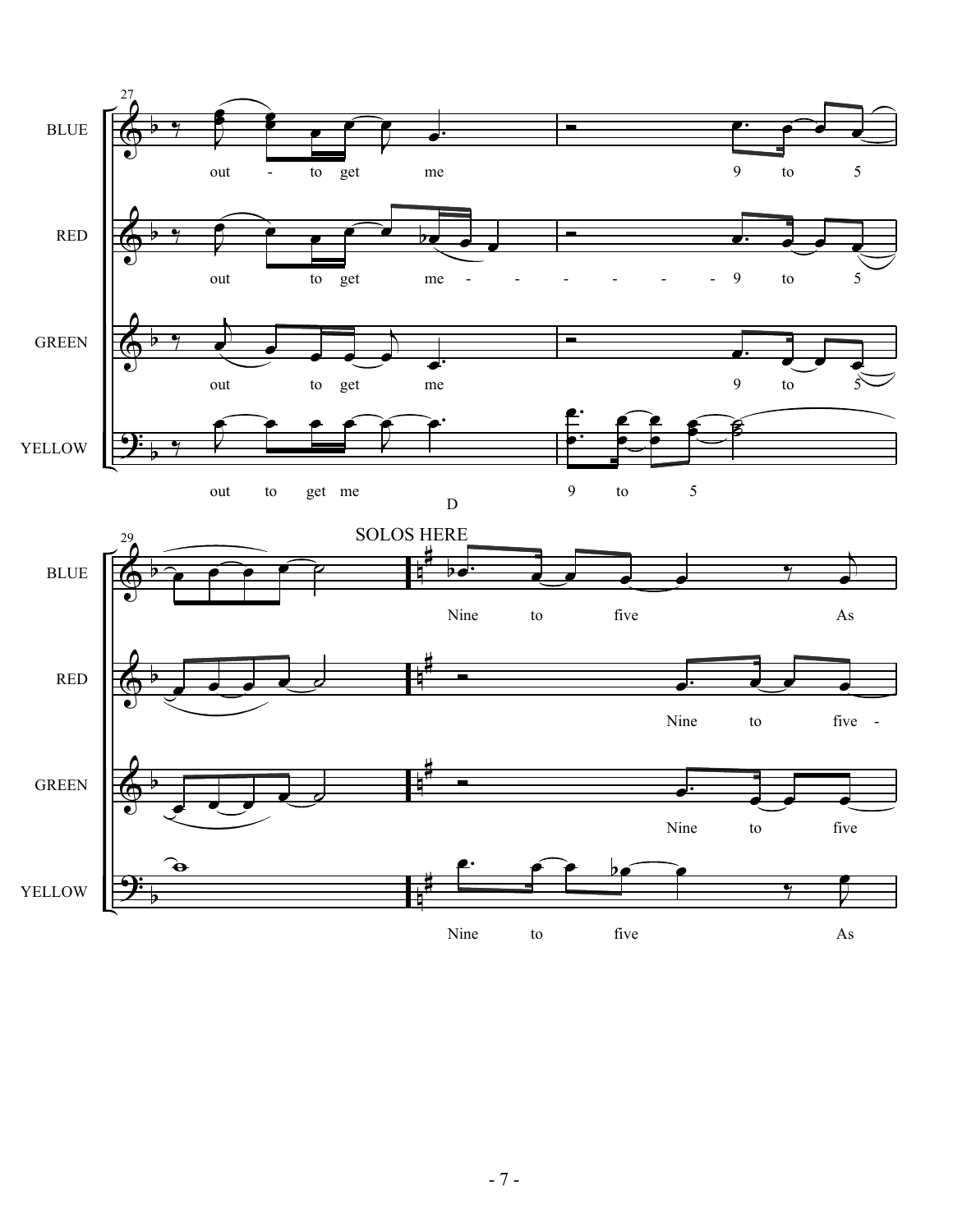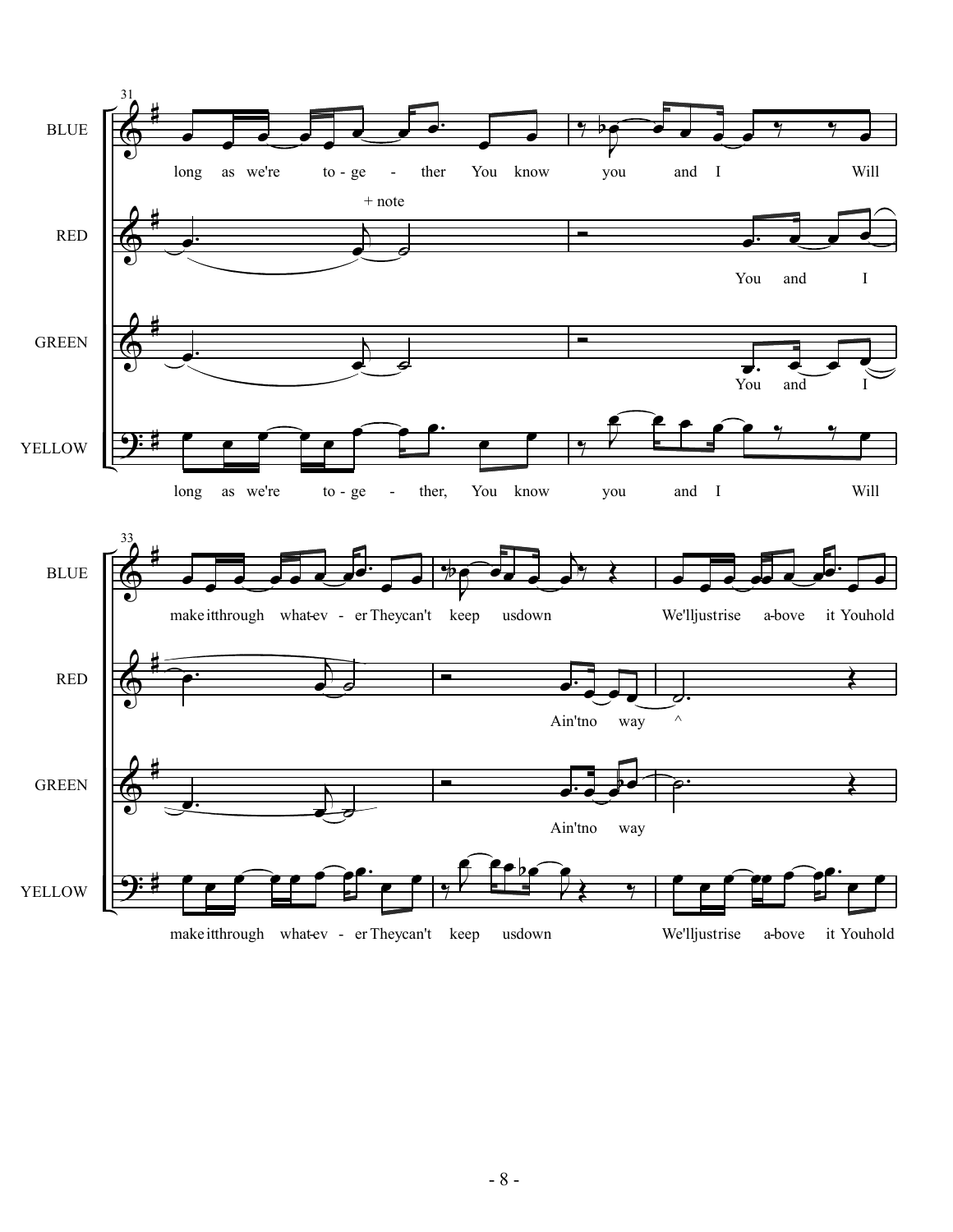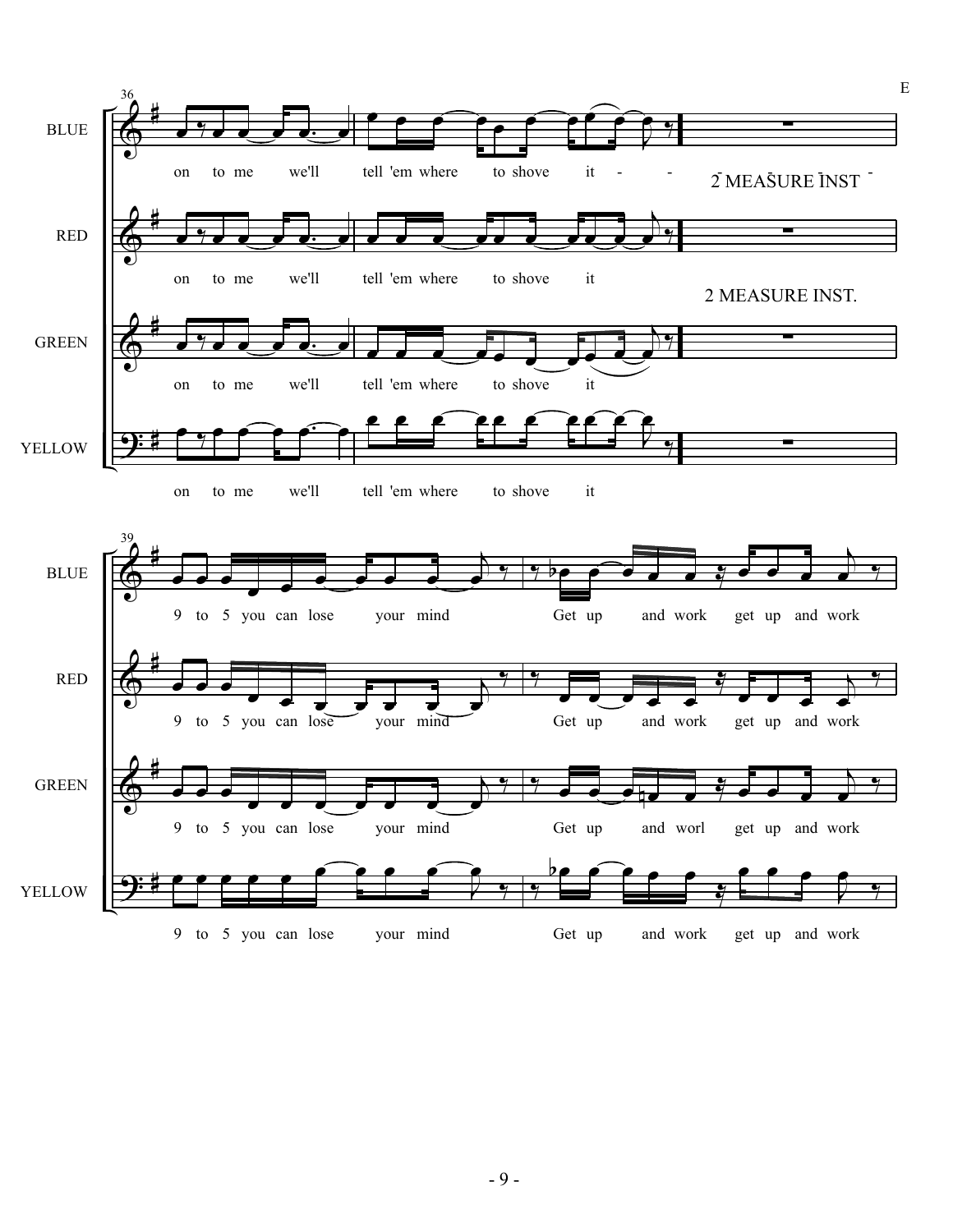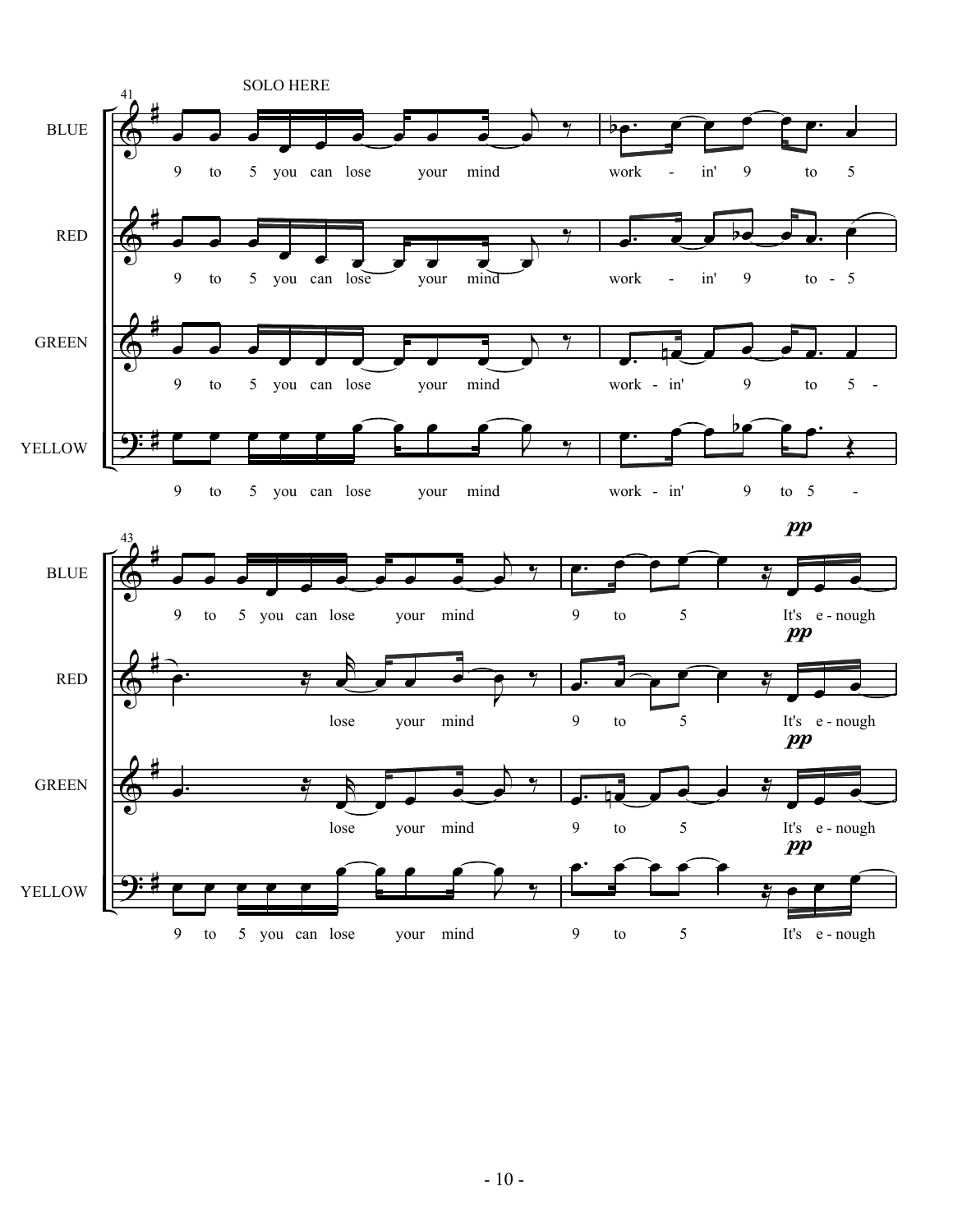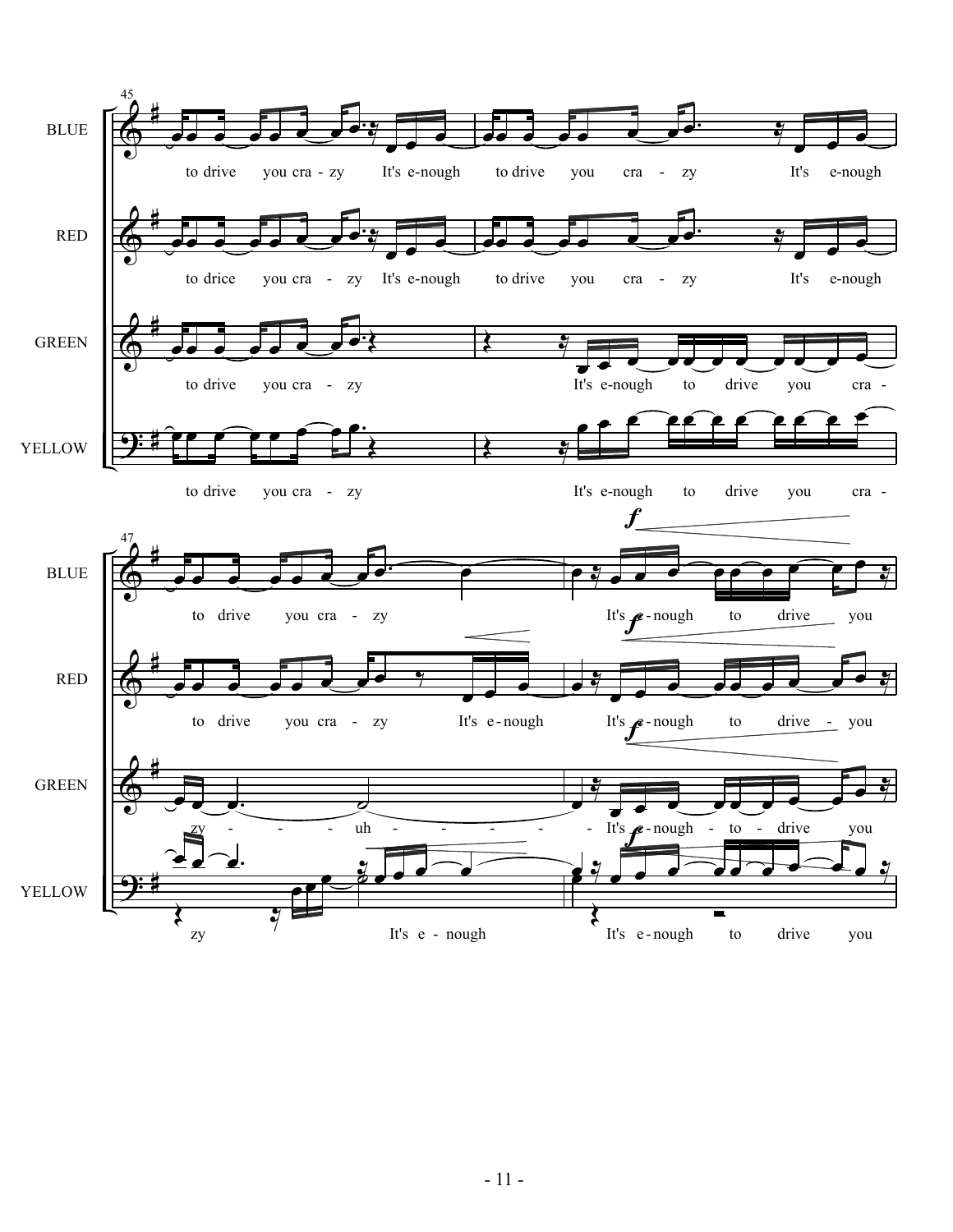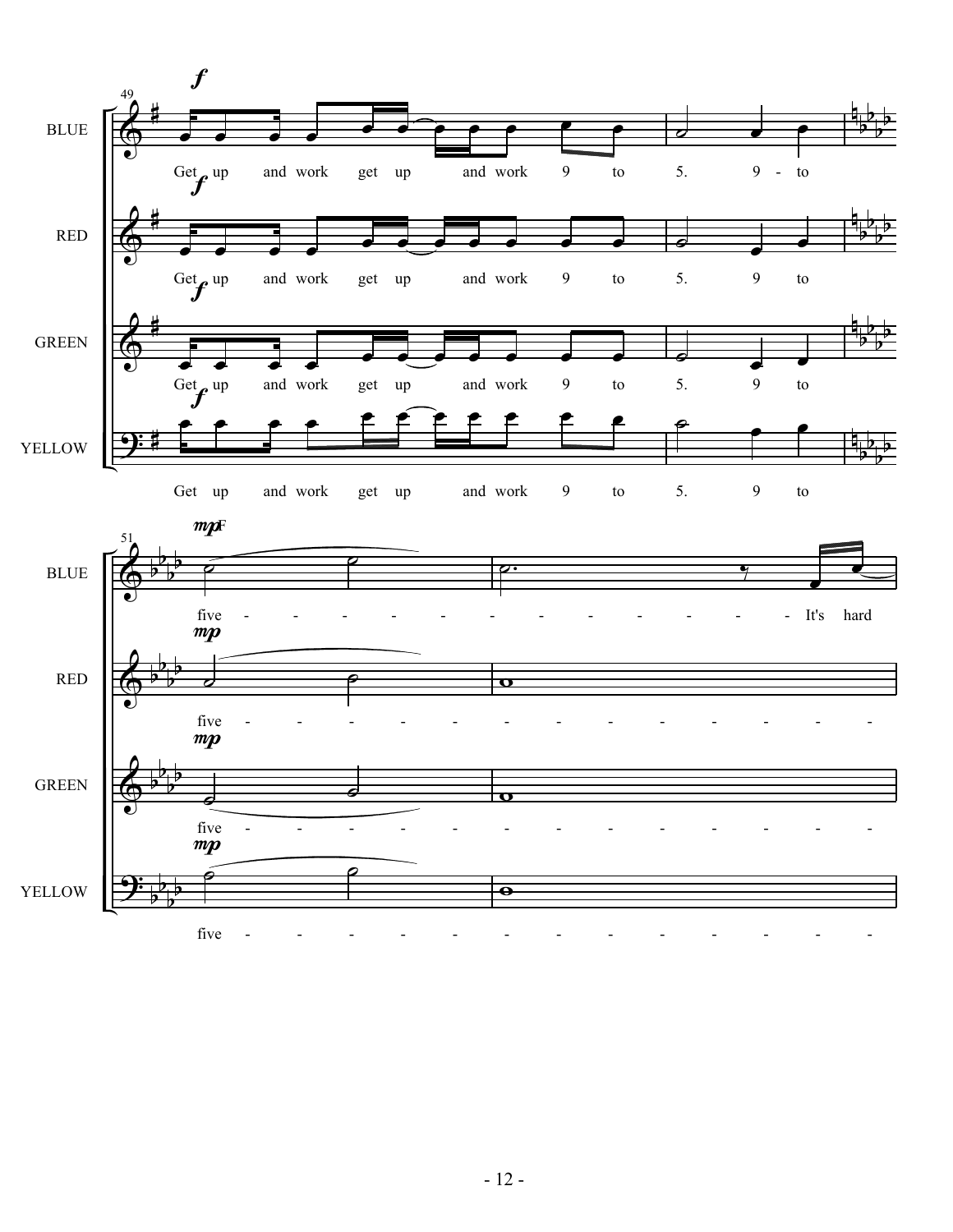

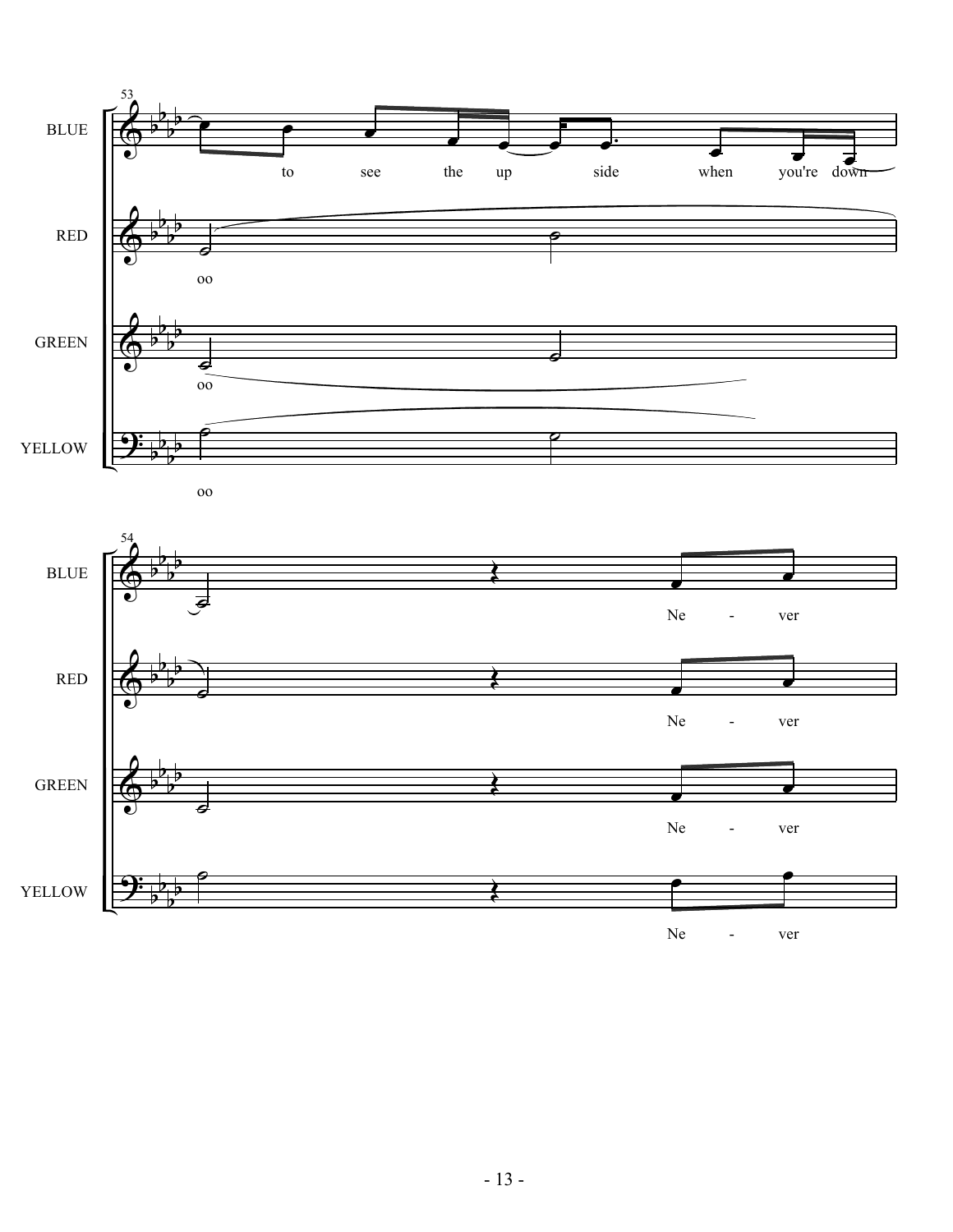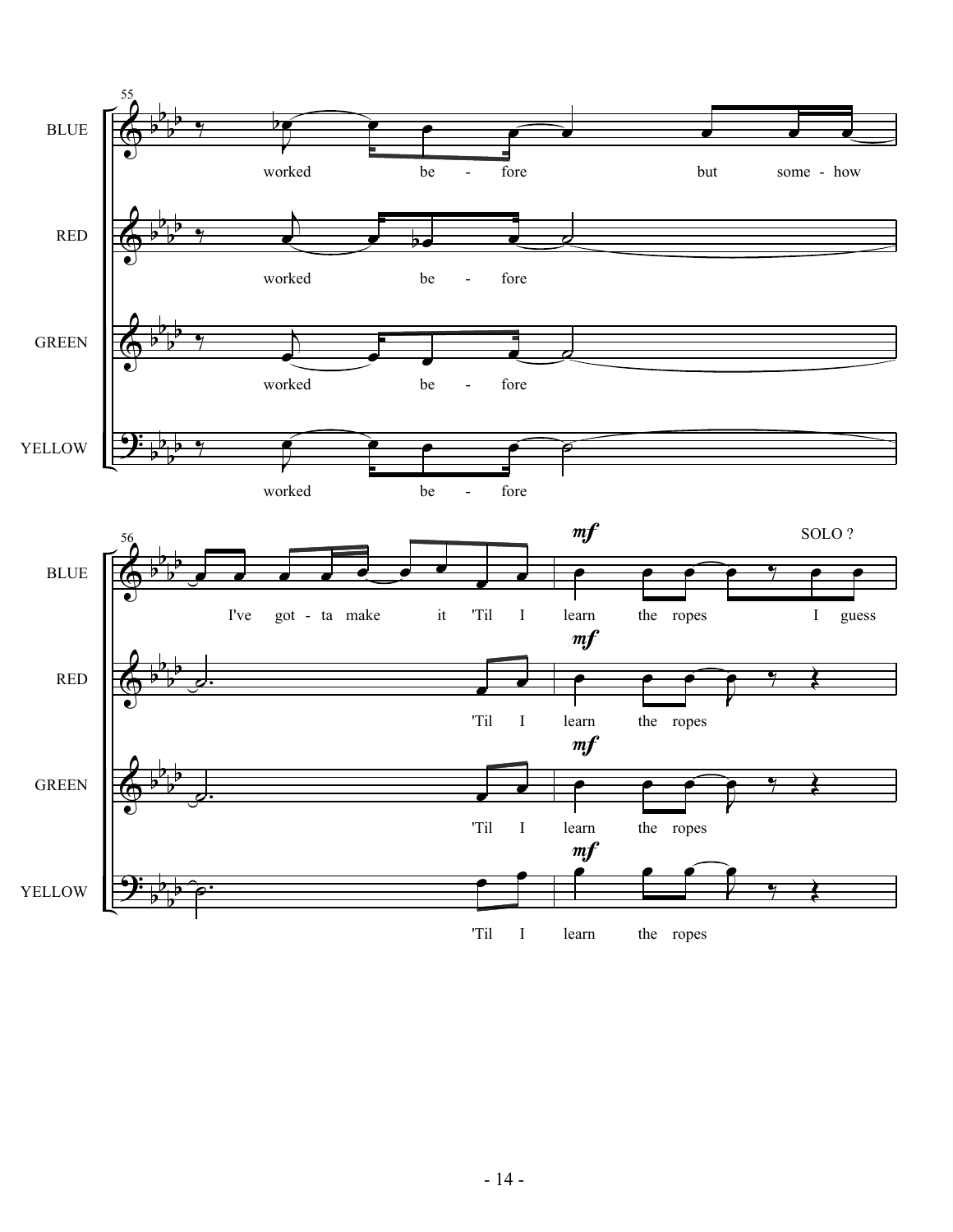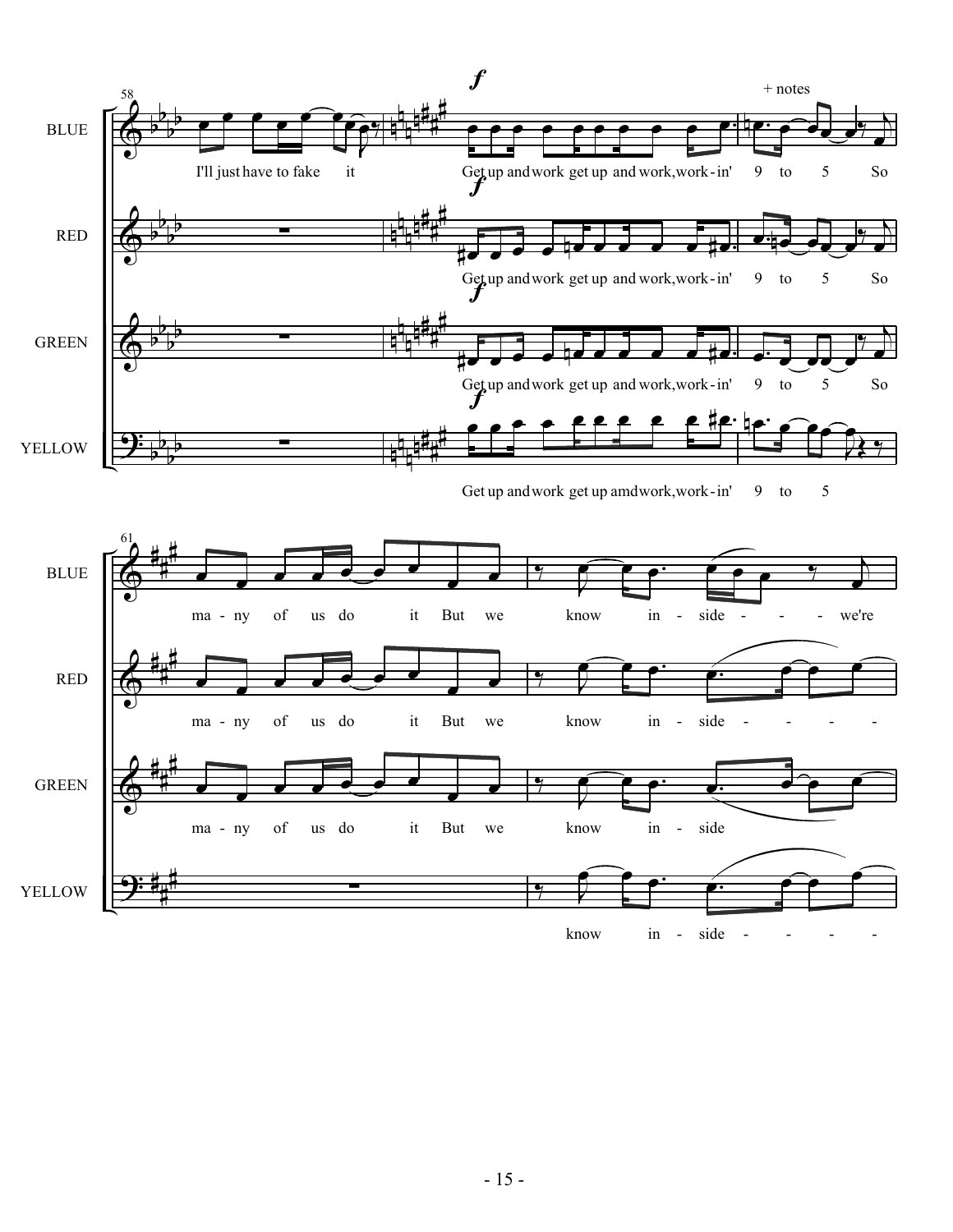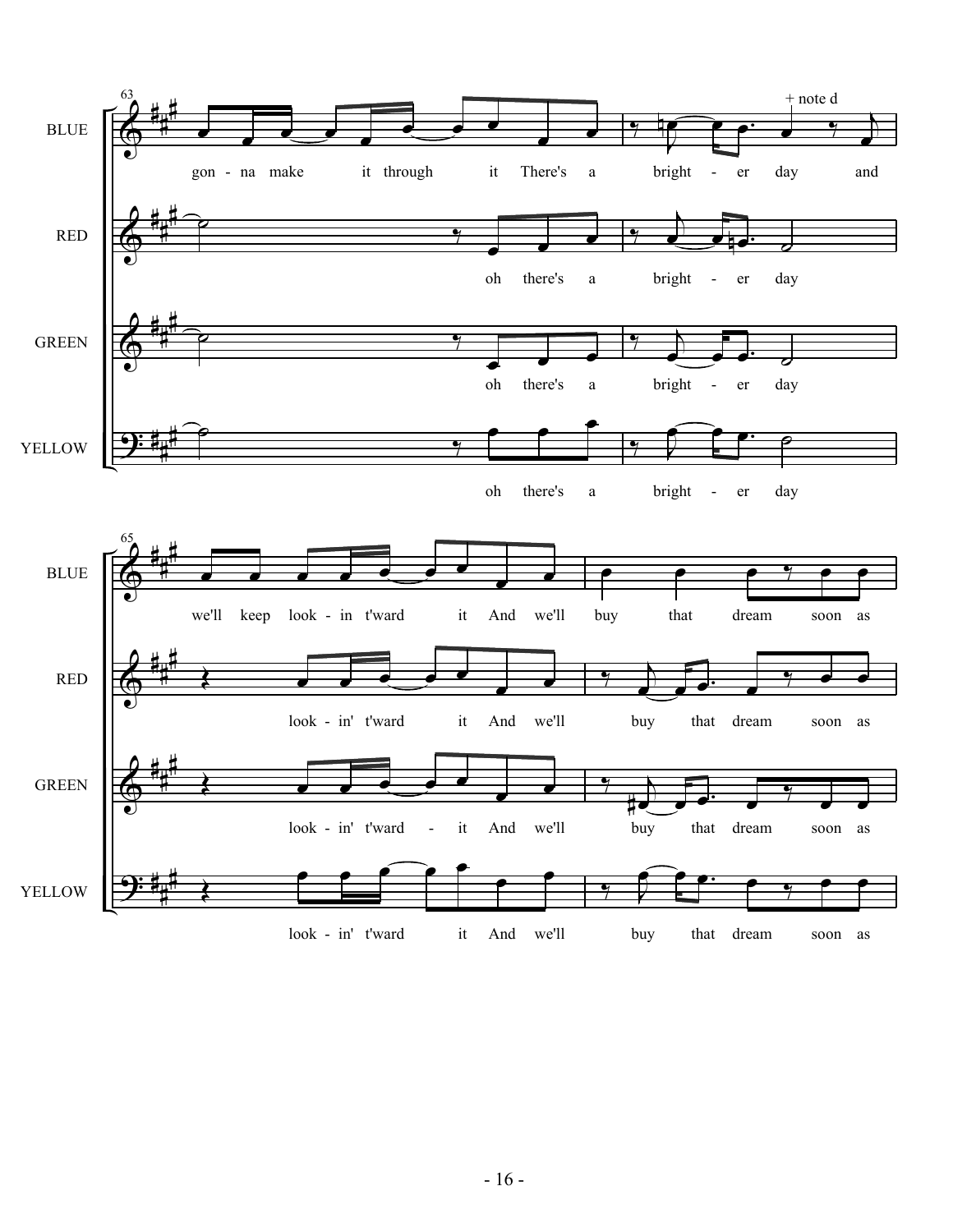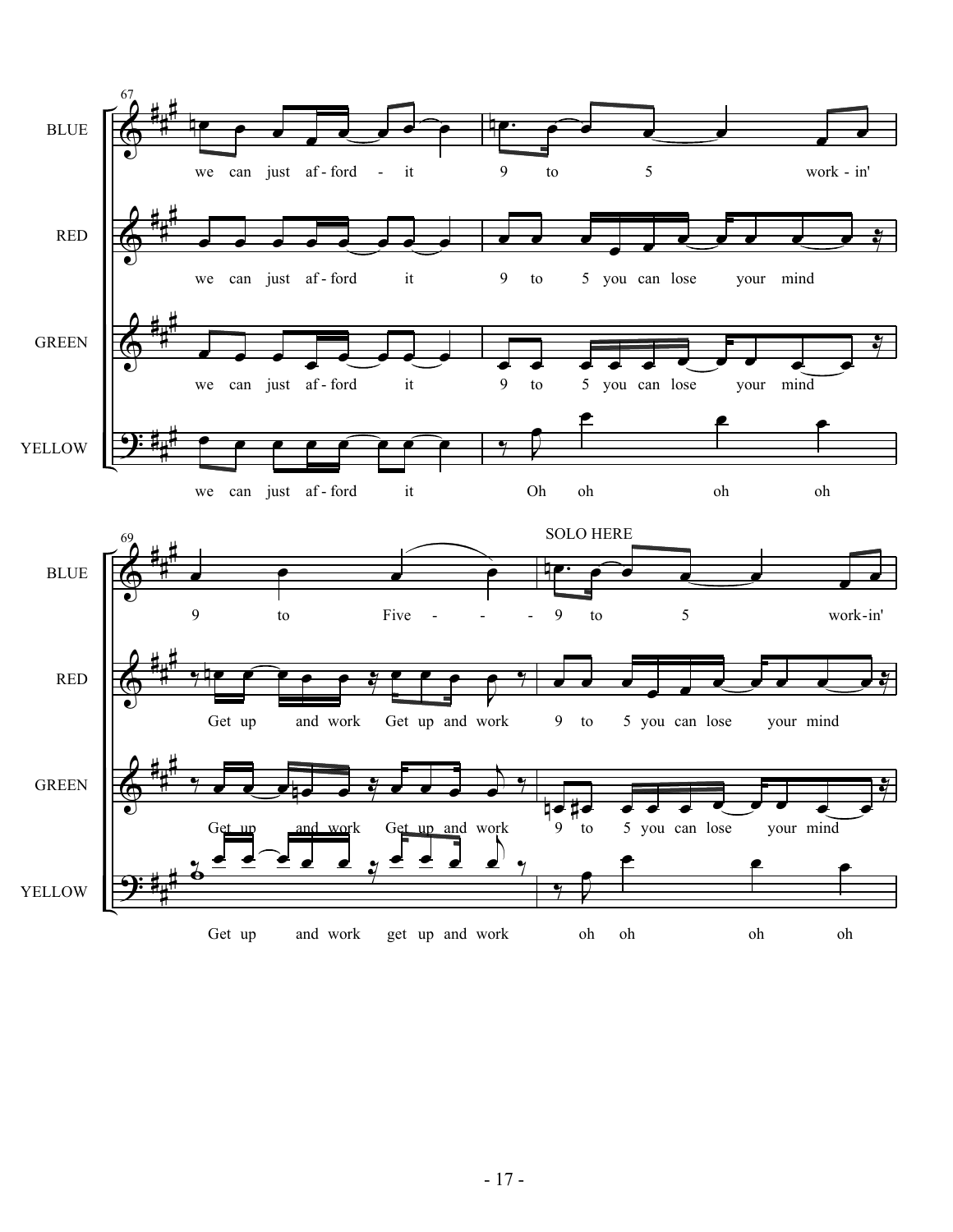

9 to 5 It's e - nough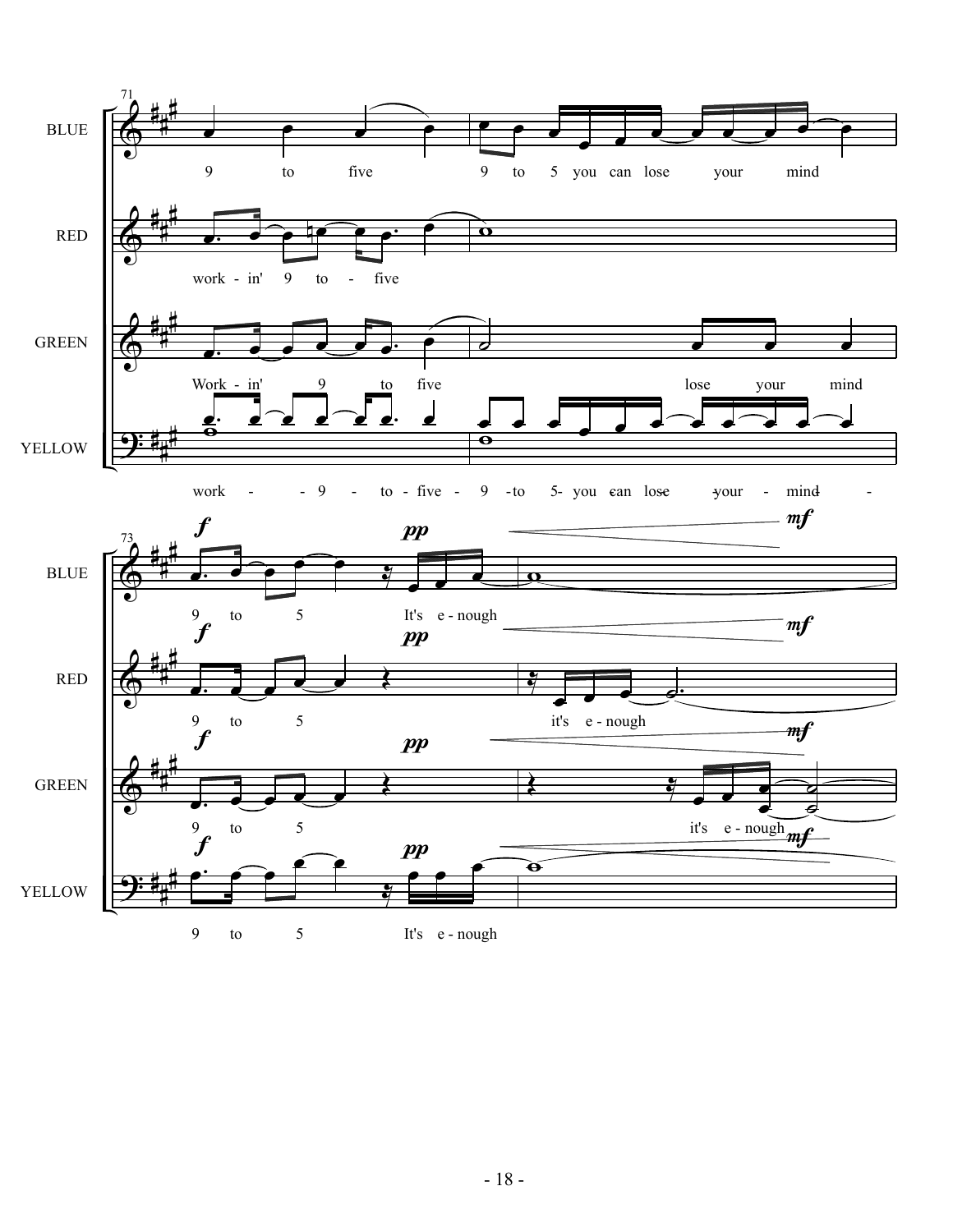